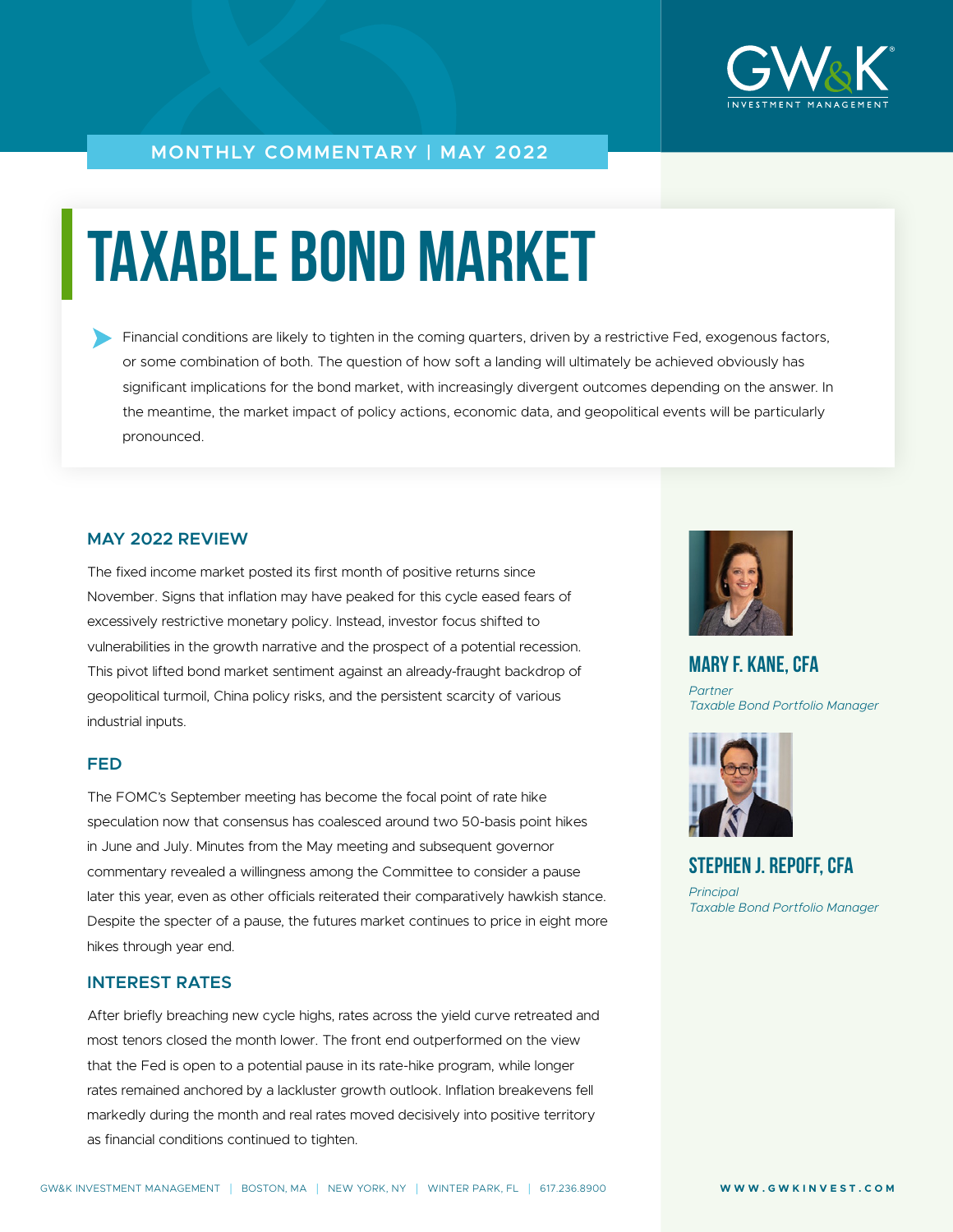

**MONTHLY COMMENTARY | MAY 2022**

# **TAXABLE BOND MARKET** *continued*

#### **CREDIT**

Corporate credit was weak amid the broader risk-off tone for much of the month before retracing some spread widening in the closing days. The selloff was led by lower-quality and cyclical names across both investment grade and high yield. First quarter earnings season largely wrapped up with most sectors beating expectations, though Consumer Discretionary and Retail struggled to resist inflationary pressures. Rating agency activity slowed sequentially and was more balanced in terms of upgrades/downgrades. The primary market slowed more than expected on diminished risk appetite, pushing new issue concessions higher.

#### **MBS**

Mortgage-backed securities outperformed the broader market as spreads compressed from their recent peak. The sector benefited from a meaningful drop in rate volatility, which reduced MBS option costs and allowed investors to capture more spread. The FOMC minutes supported a positive outlook as the Committee stopped short of advocating for the outright sale of the Fed's MBS holdings. Higher mortgage rates and increased originator loan retention rates have improved the technical outlook in addition to already favorable expectations for lower supply this year.

#### DISCLOSURES:

This represents the views and opinions of GW&K Investment Management. It does not constitute investment advice or an offer or solicitation to purchase or sell any security and is subject to change at any time due to changes in market or economic conditions. The comments should not be construed as a recommendation of individual holdings or market sectors, but as an illustration of broader themes.

Investing in securities or investment strategies, including GW&K's Investment Strategies presented in this document, involves risk of loss that clients should be prepared to bear. No investment process is free of risk; no strategy or risk management technique can guarantee returns or eliminate risk in any market environment. There is no guarantee that GW&K's investment processes will be profitable, and you therefore may lose money. Past performance is no guarantee of future results. The value of investments, as well as any investment income, is not guaranteed and can fluctuate based on market conditions. Diversification does not assure a profit or protect against loss. GW&K's active management styles include equity and fixed income strategies that are subject to various risks, including those described in GW&K's Form ADV Part 2A, Item 8. GW&K's Form ADV Part 2A may be found at https://adviserinfo.sec.gov/Firm/121942 or is available from GW&K upon request.

Indexes are not subject to fees and expenses typically associated with managed accounts or investment funds. Investments cannot be made directly in an index. Index data has been obtained from third-party data providers that GW&K believes to be reliable, but GW&K does not guarantee its accuracy, completeness or timeliness. Third-party data providers make no warranties or representations relating to the accuracy, completeness or timeliness of the data they provide and are not liable for any damages relating to this data. The third-party data may not be further redistributed or used without the relevant third-party's consent. Sources for index data include: Bloomberg (www.bloomberg.com), FactSet (www.factset.com), ICE (www.theice.com), FTSE Russell (www.ftserussell.com), MSCI (www.msci.com) and Standard & Poor's (www.standardandpoors.com).